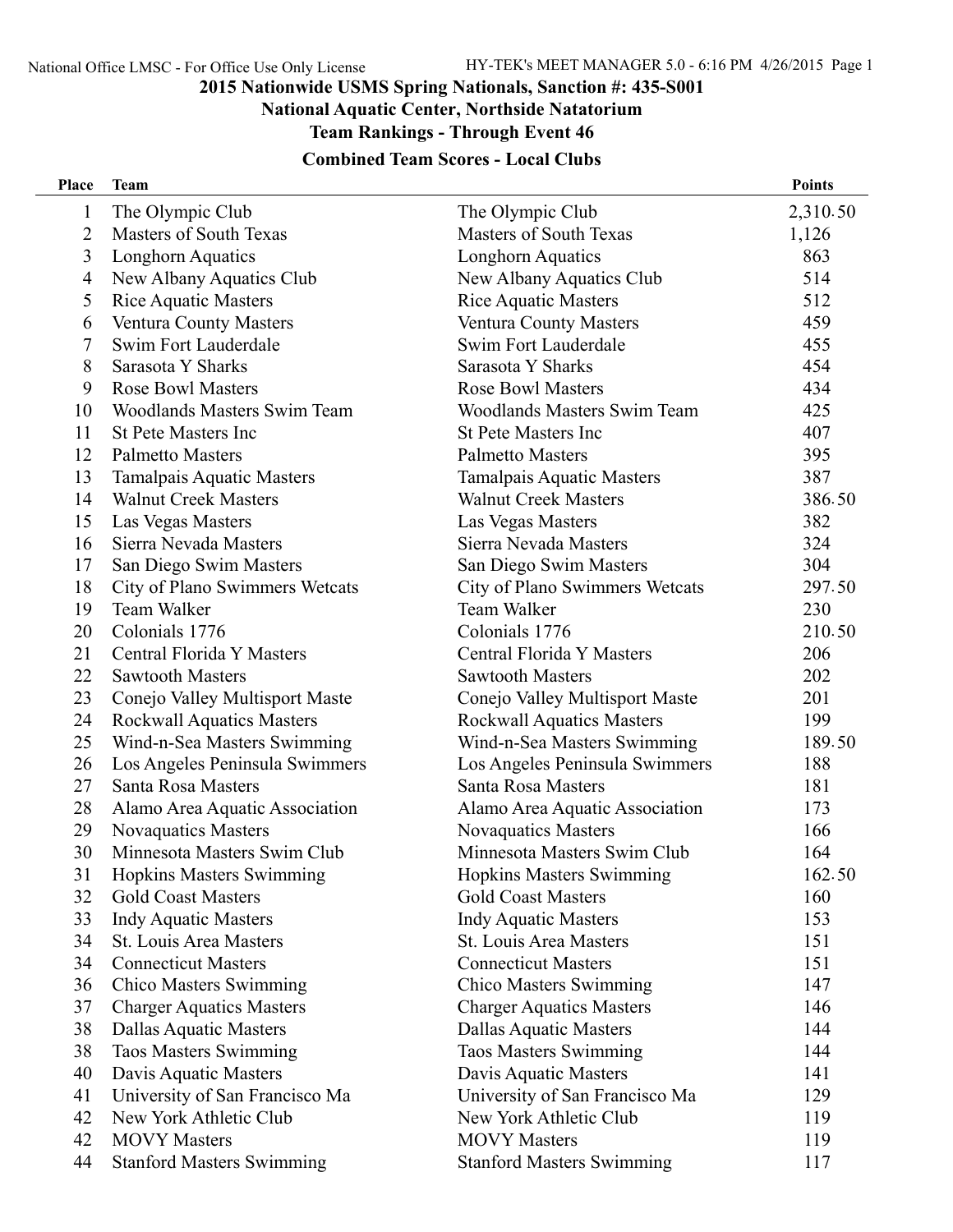**National Aquatic Center, Northside Natatorium**

**Team Rankings - Through Event 46**

| Place | <b>Team</b>                           |                                       | <b>Points</b> |
|-------|---------------------------------------|---------------------------------------|---------------|
| 45    | <b>Binghamton Univ Masters</b>        | <b>Binghamton Univ Masters</b>        | 114           |
| 46    | <b>UMAC-Terrapin Masters</b>          | <b>UMAC-Terrapin Masters</b>          | 111           |
| 47    | <b>Atlanta Water Jocks</b>            | <b>Atlanta Water Jocks</b>            | 100           |
| 48    | <b>Asphalt Green Masters</b>          | <b>Asphalt Green Masters</b>          | 98            |
| 49    | <b>Kroc Masters</b>                   | <b>Kroc Masters</b>                   | 97            |
| 50    | <b>Mission Viejo Masters</b>          | <b>Mission Viejo Masters</b>          | 96            |
| 51    | Manatee Aquatic Masters Inc           | Manatee Aquatic Masters Inc           | 95            |
| 52    | <b>Reston Masters Swim Team</b>       | <b>Reston Masters Swim Team</b>       | 92            |
| 53    | <b>Arkansas Masters</b>               | <b>Arkansas Masters</b>               | 90            |
| 54    | <b>WHAC Masters</b>                   | <b>WHAC Masters</b>                   | 89            |
| 55    | Texas State Swim Club                 | Texas State Swim Club                 | 88.50         |
| 56    | Virginia Masters Swim Team            | Virginia Masters Swim Team            | 87            |
| 57    | Fort Worth Area Swim Team             | Fort Worth Area Swim Team             | 86.50         |
| 58    | Jersey Area Multisport                | Jersey Area Multisport                | 83            |
| 58    | Nitro Swimming                        | Nitro Swimming                        | 83            |
| 60    | Vanderbilt Swim Club                  | Vanderbilt Swim Club                  | 82.50         |
| 61    | Santa Cruz Masters Aquatics           | Santa Cruz Masters Aquatics           | 81            |
| 62    | Dakota Masters                        | Dakota Masters                        | 79            |
| 63    | <b>Wildcat Alumni Masters</b>         | <b>Wildcat Alumni Masters</b>         | 78            |
| 64    | Tennessee Aquatics Masters Swi        | Tennessee Aquatics Masters Swi        | 76            |
| 65    | <b>UC43</b>                           | <b>UC43</b>                           | 75.50         |
| 65    | <b>Aquatics of Georgetown Masters</b> | <b>Aquatics of Georgetown Masters</b> | 75.50         |
| 67    | Eagle Swim Team Masters               | Eagle Swim Team Masters               | 75            |
| 68    | <b>Drew Masters Swimming</b>          | <b>Drew Masters Swimming</b>          | 74            |
| 68    | Tulsa Masters Swim Club               | Tulsa Masters Swim Club               | 74            |
| 70    | Phoenix Swim Club                     | Phoenix Swim Club                     | 70            |
| 71    | Libertyville Masters                  | Libertyville Masters                  | 66            |
| 72    | Yuba City Masters Swimming            | <b>Yuba City Masters Swimming</b>     | 64            |
| 73    | <b>Lowcountry Masters</b>             | <b>Lowcountry Masters</b>             | 60            |
| 74    | <b>Auburn Master Swimmers</b>         | <b>Auburn Master Swimmers</b>         | 58            |
| 75    | Maine Masters Swim Club               | Maine Masters Swim Club               | 57            |
| 76    | Tri Valley Masters                    | Tri Valley Masters                    | 56.50         |
| 77    | <b>UC36</b>                           | <b>UC36</b>                           | 53            |
| 78    | Hudson Area Masters Swimming          | Hudson Area Masters Swimming          | 50            |
| 79    | Alexandria Masters Swimming           | Alexandria Masters Swimming           | 49            |
| 79    | AquaXtreme                            | AquaXtreme                            | 49            |
| 81    | <b>Masters Of Brazos</b>              | <b>Masters Of Brazos</b>              | 48.50         |
| 82    | Oklahoma Masters Swim Club            | Oklahoma Masters Swim Club            | 48            |
| 82    | T2 Naples Masters                     | T2 Naples Masters                     | 48            |
| 84    | Tooele Masters Aquatic Team           | Tooele Masters Aquatic Team           | 47            |
| 85    | <b>Wellness Masters Swim Club</b>     | <b>Wellness Masters Swim Club</b>     | 46            |
| 85    | University of Oregon Swim Club        | University of Oregon Swim Club        | 46            |
| 87    | <b>Team Pittsburgh Masters</b>        | <b>Team Pittsburgh Masters</b>        | 44            |
| 87    | Nashville Aquatic Club Masters        | Nashville Aquatic Club Masters        | 44            |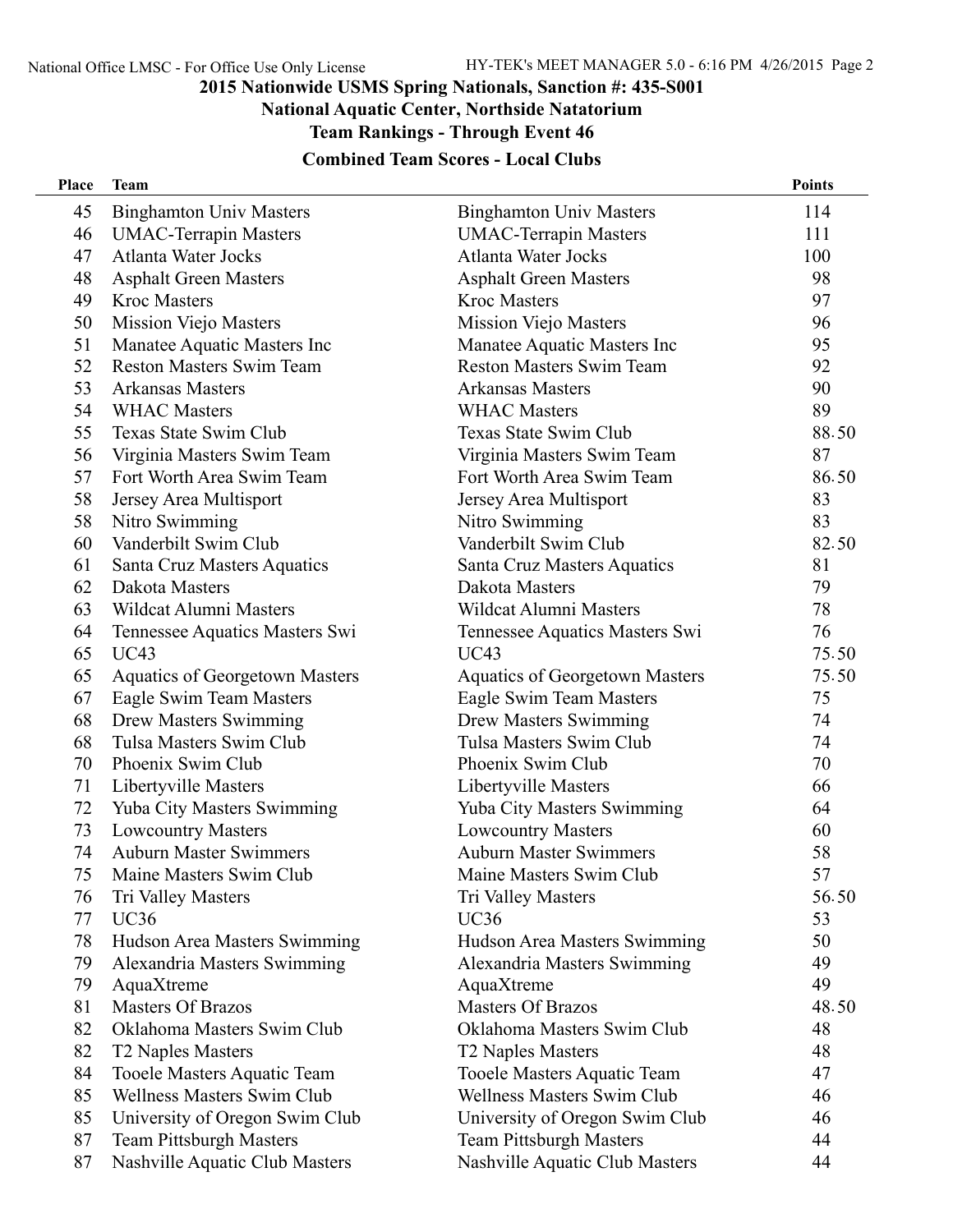#### **National Aquatic Center, Northside Natatorium**

**Team Rankings - Through Event 46**

| <b>Place</b> | <b>Team</b>                          |                                      | <b>Points</b> |
|--------------|--------------------------------------|--------------------------------------|---------------|
| 89           | Tri Star Masters Swimming            | Tri Star Masters Swimming            | 42            |
| 89           | Mesa Aquatics Club-Masters           | Mesa Aquatics Club-Masters           | 42            |
| 91           | <b>Palm Beach Masters</b>            | <b>Palm Beach Masters</b>            | 41            |
| 92           | <b>South Davis Masters</b>           | <b>South Davis Masters</b>           | 40            |
| 92           | UC25                                 | <b>UC25</b>                          | 40            |
| 94           | <b>Westchester Masters</b>           | <b>Westchester Masters</b>           | 38            |
| 94           | Elgin Blue Wave Swim Team            | Elgin Blue Wave Swim Team            | 38            |
| 96           | Kingsport Aquatic Center             | Kingsport Aquatic Center             | 37            |
| 96           | Club Tribe Alumni                    | Club Tribe Alumni                    | 37            |
| 98           | Trillium Y Masters Swim Club         | Trillium Y Masters Swim Club         | 36            |
| 99           | Rolling Hills Mud Sharks             | Rolling Hills Mud Sharks             | 35            |
| 100          | UC33                                 | UC33                                 | 34            |
| 100          | O*H*I*O Masters Swim Club            | O*H*I*O Masters Swim Club            | 34            |
| 100          | Greenville Splash YMCA Masters       | Greenville Splash YMCA Masters       | 34            |
| 100          | <b>Quest Masters Swim Team</b>       | <b>Quest Masters Swim Team</b>       | 34            |
| 100          | UC06                                 | <b>UC06</b>                          | 34            |
| 100          | Dad's Club Swim Team Masters         | Dad's Club Swim Team Masters         | 34            |
| 106          | <b>Team New York Aquatics</b>        | <b>Team New York Aquatics</b>        | 33            |
| 106          | Pipeline Swimming                    | Pipeline Swimming                    | 33            |
| 106          | Orinda Aquatic Masters               | Orinda Aquatic Masters               | 33            |
| 109          | Oahu Club Masters Team               | Oahu Club Masters Team               | 32            |
| 109          | <b>Aquatex Swim Team</b>             | <b>Aquatex Swim Team</b>             | 32            |
| 109          | <b>Masters of Cerritos</b>           | <b>Masters of Cerritos</b>           | 32            |
| 112          | <b>UCLA Bruin Masters</b>            | <b>UCLA Bruin Masters</b>            | 31            |
| 112          | <b>Houston Cougar Masters</b>        | <b>Houston Cougar Masters</b>        | 31            |
| 112          | UC21                                 | UC21                                 | 31            |
| 115          | <b>MATCH POINT NYC MASTERS</b>       | <b>MATCH POINT NYC MASTERS</b>       | 29            |
| 115          | Lane 4 Swimming                      | Lane 4 Swimming                      | 29            |
| 117          | <b>UC26</b>                          | <b>UC26</b>                          | 28            |
| 117          | <b>Garden State Masters</b>          | <b>Garden State Masters</b>          | 28            |
| 119          | First Colony Masters Swimming        | <b>First Colony Masters Swimming</b> | 27            |
| 119          | swimmin                              | swimmin                              | 27            |
| 121          | <b>Bearcat Masters</b>               | <b>Bearcat Masters</b>               | 26            |
| 121          | Sierra Marlins Masters               | <b>Sierra Marlins Masters</b>        | 26            |
| 121          | South Texas Flying Fish              | South Texas Flying Fish              | 26            |
| 124          | Royal Swim Team                      | Royal Swim Team                      | 25            |
| 124          | <b>UC13</b>                          | <b>UC13</b>                          | 25            |
| 126          | <b>Stingrays Masters Swimming</b>    | <b>Stingrays Masters Swimming</b>    | 24            |
| 126          | <b>Grand Strand Masters Swimming</b> | <b>Grand Strand Masters Swimming</b> | 24            |
| 126          | Team Ridglea                         | Team Ridglea                         | 24            |
| 126          | Lewis Clark Neptunes Masters         | Lewis Clark Neptunes Masters         | 24            |
| 130          | Decorah Masters Swim Team            | Decorah Masters Swim Team            | 23.50         |
| 131          | Middle Tennessee U Masters Swi       | Middle Tennessee U Masters Swi       | 22            |
| 131          | <b>UC08</b>                          | <b>UC08</b>                          | 22            |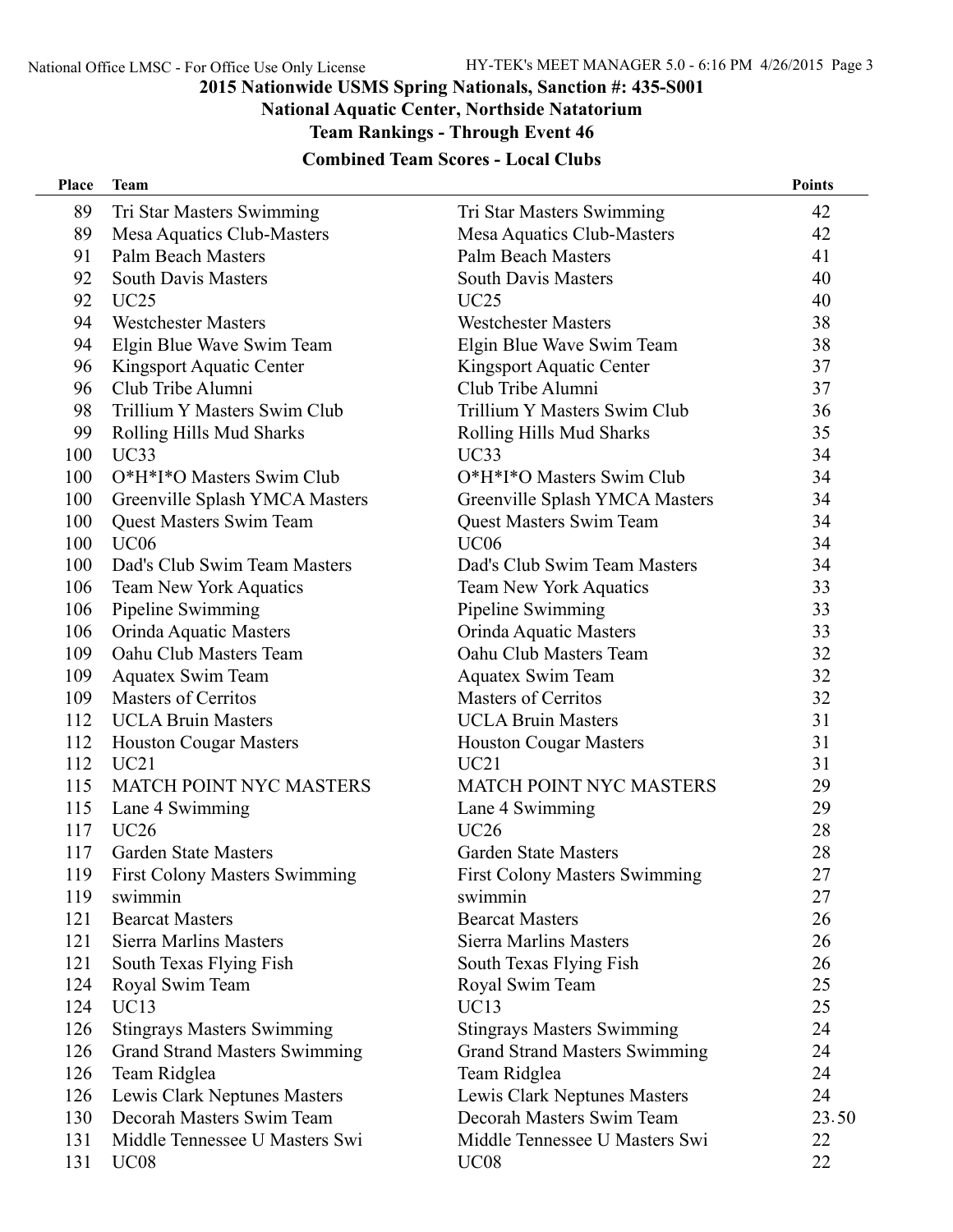### **National Aquatic Center, Northside Natatorium**

**Team Rankings - Through Event 46**

| Place | <b>Team</b>                       |                                   | <b>Points</b> |
|-------|-----------------------------------|-----------------------------------|---------------|
| 131   | Rio Grande Swim Club              | Rio Grande Swim Club              | 22            |
| 131   | Kalispell Masters                 | <b>Kalispell Masters</b>          | 22            |
| 135   | South West YMCA Masters           | South West YMCA Masters           | 21            |
| 136   | Concord Masters Swim Team         | <b>Concord Masters Swim Team</b>  | 20            |
| 136   | UC <sub>04</sub>                  | UC <sub>04</sub>                  | 20            |
| 136   | <b>Olympus Aquatics</b>           | <b>Olympus Aquatics</b>           | 20            |
| 139   | UC <sub>11</sub>                  | UC11                              | 18            |
| 139   | <b>SLC JCC</b>                    | <b>SLC JCC</b>                    | 18            |
| 139   | <b>UC27</b>                       | <b>UC27</b>                       | 18            |
| 142   | Nort'landers Swim Club            | Nort'landers Swim Club            | 17            |
| 142   | <b>Premier Aquatic Masters</b>    | Premier Aquatic Masters           | 17            |
| 144   | UC34                              | UC34                              | 16            |
| 144   | Memorial Athletic Club Aquatic    | Memorial Athletic Club Aquatic    | 16            |
| 144   | No Stars Swimming Master's Clu    | No Stars Swimming Master's Clu    | 16            |
| 144   | UC32                              | UC32                              | 16            |
| 148   | Denton Area Swim Club             | Denton Area Swim Club             | 14            |
| 148   | Central Washington University     | Central Washington University     | 14            |
| 148   | Anderson Barracuda Masters        | Anderson Barracuda Masters        | 14            |
| 148   | Cy-Fair Swim Club                 | Cy-Fair Swim Club                 | 14            |
| 152   | <b>ETEX Masters Swim Team</b>     | <b>ETEX Masters Swim Team</b>     | 13            |
| 153   | <b>North Texas Masters</b>        | <b>North Texas Masters</b>        | 12            |
| 153   | <b>Spring Valley YMCA Masters</b> | <b>Spring Valley YMCA Masters</b> | 12            |
| 155   | <b>Lincoln Masters and Others</b> | <b>Lincoln Masters and Others</b> | 11            |
| 155   | Middle TN Masters Swim Club       | Middle TN Masters Swim Club       | 11            |
| 157   | Open Water Swim Team              | Open Water Swim Team              | 10            |
| 157   | UC14                              | UC14                              | 10            |
| 157   | UC39                              | <b>UC39</b>                       | 10            |
| 157   | Gulliver Swim Club                | Gulliver Swim Club                | 10            |
| 157   | Wahoos of Wellington Masters      | Wahoos of Wellington Masters      | 10            |
| 162   | Performance Aquatics              | Performance Aquatics              | 9             |
| 162   | <b>Town North YMCA Masters</b>    | <b>Town North YMCA Masters</b>    | 9             |
| 162   | <b>Mountain View Masters</b>      | <b>Mountain View Masters</b>      | 9             |
| 162   | Life Time Swim Minnesota          | Life Time Swim Minnesota          | 9             |
| 162   | Quick Silver Swimming             | Quick Silver Swimming             | 9             |
| 162   | <b>UC44</b>                       | <b>UC44</b>                       | 9             |
| 168   | Long Island Express Masters       | Long Island Express Masters       | 8             |
| 168   | Irving Masters Swim Club          | Irving Masters Swim Club          | 8             |
| 168   | Granite Club                      | Granite Club                      | 8             |
| 171   | Northern Sierra Aquatics          | Northern Sierra Aquatics          | 7.50          |
| 172   | Peddie Aquatic Association        | Peddie Aquatic Association        | 7             |
| 172   | South West Aquatic Masters        | South West Aquatic Masters        | 7             |
| 172   | Berkeley (NJ) Aquatic Masters     | Berkeley (NJ) Aquatic Masters     | 7             |
| 175   | UC <sub>07</sub>                  | UC07                              | 6             |
| 175   | <b>Swymnut Masters</b>            | <b>Swymnut Masters</b>            | 6             |